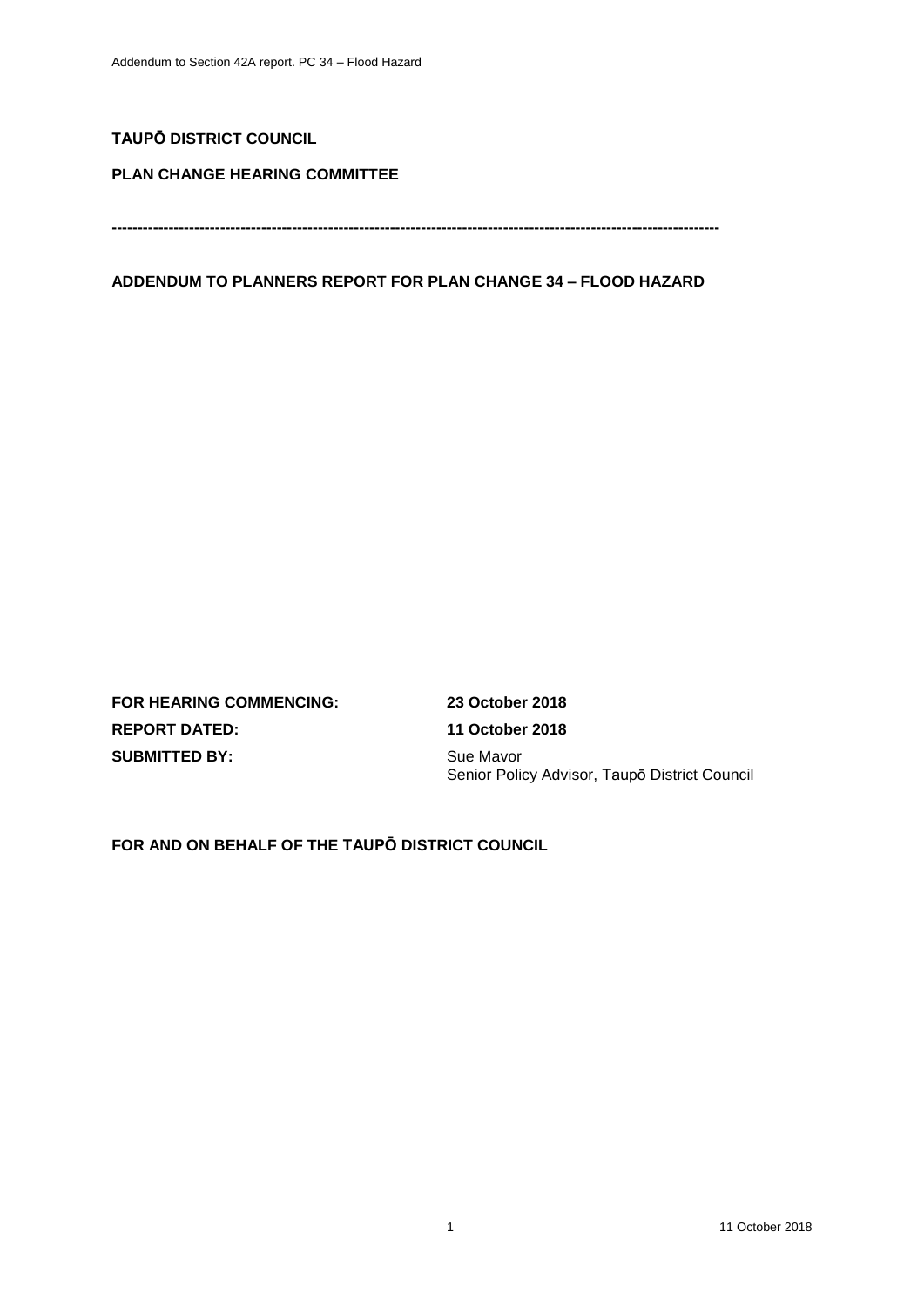# **1. INTRODUCTION**

The planning officers report dated 1 October 2018 states, in section 6 issue 4 on page 21, that the details of the issues discussed and agreements made at the meeting between Ngāti Kurauia Taiao and Council staff on 2 October 2018 will be circulated to submitters and hearings commissioners prior to the hearing. The report also states that the recommendations and reasons to address the issues raised by Ngāti Kurauia and Mercury in their submissions on consultation and consideration of iwi/hapu values will be circulated to submitters and hearings commissioner prior to the hearing.

This addendum completes the planning officer's consideration of the submission points for these issues and outlines the recommended approach to responding to these issues and the reasons why the recommended approach is considered appropriate.

## **2. ISSUE 4. CONSULTATION AND IWI AND HAPU VALUES**

#### **Discussion**

Taupo District Council staff met with representatives of Ngāti Kurauia Taiao on 2 October 2018 to discuss the Ngāti Kurauia submission on PC 34, clarify the issues raised and to facilitate resolution of the issues. The following issues that were raised in their submission were discussed:

- That the Council needs to adopt a collaborative process with Ngāti Kurauia hapu, whanau and land owners, and in doing so:
	- develop objectives and policies for risk avoidance, mitigation and to identify tolerable levels of hazard risk;
	- share all information and facilitate more active involvement in the evaluation, impact assessment and innovations that may be related to the issues relevant to Ngāti Kurauia stakeholders;
	- clarify what "a two-step engagement process" really means;
	- determine the "degree of impact on, or interest from iwi/Maori";
	- develop a clear understanding of the impacts of flooding on Ngāti Kurauia, their values and taonga;
	- develop innovative and effective measures to urgently address the potential and actual impacts of flooding on Ngāti Kurauia hapu, whanau, land owners and property owners; and
	- amend objectives 3l.2.1, 3l.2.3 and 3l.2.4 to take into account the social, cultural, spiritual and economic interests and rights of Ngāti Kurauia.
- That the plan change must recognise and provide for:
	- sections  $6(e)$ ,  $6(f)$ ,  $6(g)$ ,  $7(a)$  and 8 of the RMA;
	- the Ngāti Tūwharetoa Iwi Management Plan;
	- protection of areas of culturally significant land including waahi tapu, historical occupation, geothermal taonga and fertile soils used for extensive gardening; and
	- protection of the environmental, economic, social and cultural well-being of Ngāti Kurauia hapu.
	- That the Council:

-

- Implement mitigation measures to ensure that flooding does not displace Ngāti Kurauia from their ancestral lands and taonga.
- Provide a dispensation and/or reward to Maori owners of flood affected land that recognizes the contribution of their land and/or its loss of productive capacity or opportunity cost
- Engage with Ngāti Kurauia to find viable solutions and mitigate the risks not only to our future buildings but more importantly to the mauri (life essence) of Ngāti Kurauia.

Details of the meeting are outlined in Appendix 7 of the Section 32 Report<sup>1</sup>.

The outcomes of the meeting were as follows: It was agreed that:

• in future Council would engage with Ngāti Kurauia in person, through meetings rather than through letters, at the formulation of a plan change.

<sup>&</sup>lt;sup>1</sup> Taupo District Council (2017) Plan Change 34 - Flood Hazard. Section 32 Report